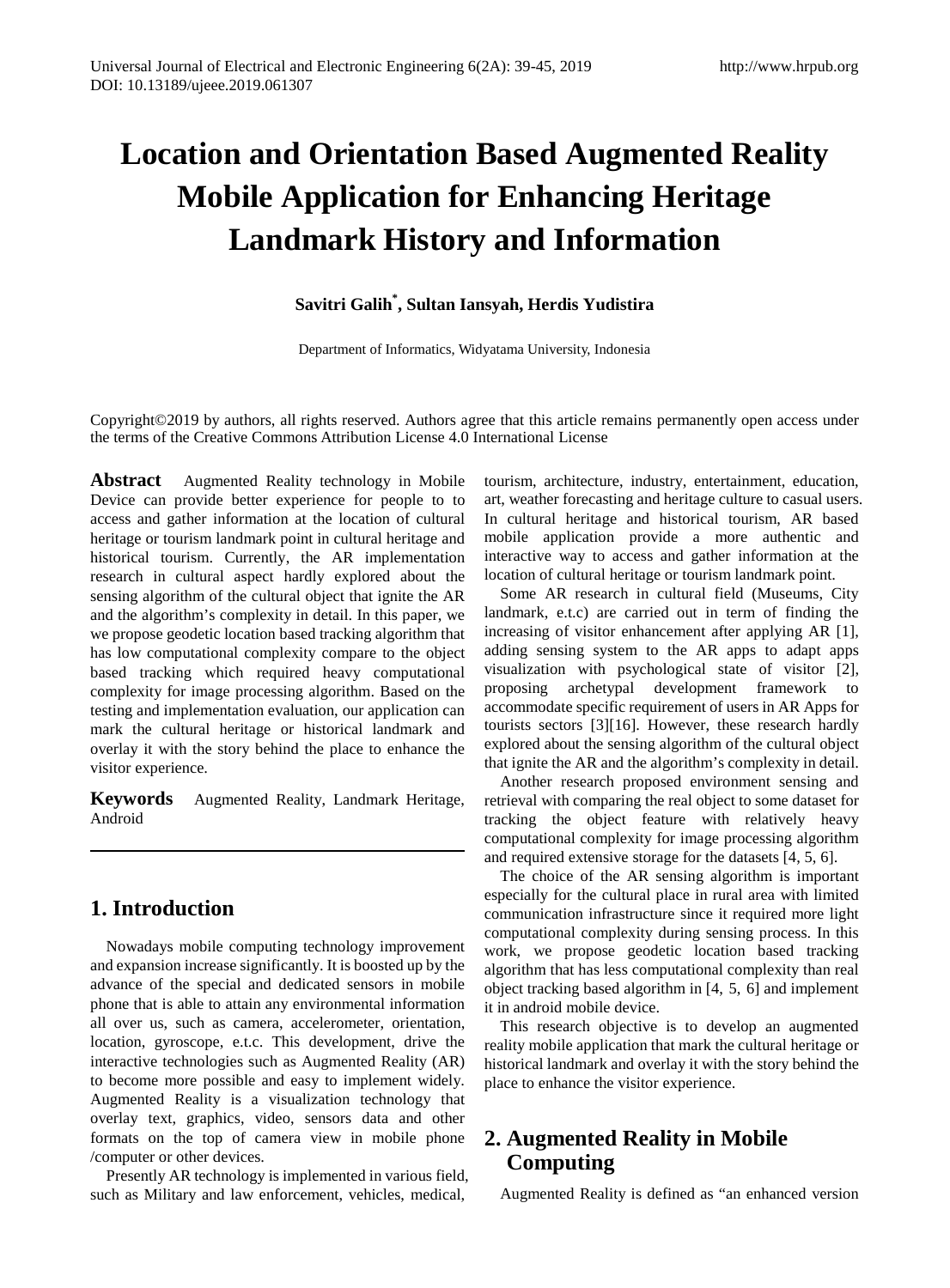of reality created by the use of technology to overlay digital information on an image of something being viewed through a device (such as a smartphone camera)" [13]. AR can be implemented in various devices, such as head-mounted displays (HMD), projector devices, and also mobile devices, since nowadays mobile device has computational ability that enables AR technology. The AR implementation in mobile devices usually comprise two main elements: the real data that sensed by the device (Camera capture, current location, current direction of device e.t.c) and the composed data used for augmentation (Additional information, image, animation e.t.c). The two elements is then complemented each other to build an AR application in a way that the composed data will overlay on the real live data. To develop the AR Application in mobile device, we need to utilize the device camera, graphics and sensors using related APIs.

In AR application development, tracking technique is a key challenge to be counted carefully. The tracking technique is selected, generally, base on the resources provided in mobile device especially the type of sensors available in the mobile devices i.e; camera, GPS, orientation sensor, accelerometer, gyroscopes e.t.c. . The several tracking techniques is discussed in the following:

- a. Marker-based tracking is commonly used in limited sensor function mobile devices, since it can be simply processed and identified by camera with low computational complexity. However, this tracking technique is more suitable for indoors tracking.
- b. Marker-less Tracking usually employs more complex image recognition and image processing algorithms to identify and recognize the AR targets, since it must recognize the real objects that have various shape and perspective. This condition, results in the significant increase of the system computational complexity which in turn requires higher resources (higher power, storage, computation speed etc). Thus, the technique is difficult to implement in mobile device since it has limited storage, power, etc.
- c. Location Based Tracking can be used for outdoor tracking with relatively low computational complexity. However, in term of accuracy this tracking can not be guaranteed since the use of GPS base on Base Station Triangulation has wide area of tracking.

To achive more accuracy in tracking the AR target object, we use Low complex Location Based Tracking that combined with the azimuth calculation based on Orientation Sensor listener in android mobile device.

## **3. System Design**

### **3.1. Overview Scenario and System Architecture**

Define During the cultural heritage or historical

landmark observation process, visitor will hold the mobile device point to the certain location facing to the target object. When the point of interest is displayed at the center of the camera, the augmented reality content will also displayed and superimposed upon the point of interest. In this work, the location based augmented reality Mobile Application is developed using Android Studio Tool. The main objective of this system is to recognize the point of interest (i.e the heritage landmark) and then overlay the camera view of the real-life point of interest with the augmented reality object. The overlayed AR object, therefore, is expected to enhance the visitors' interest and sensation during observing the real object.



**Figure 1.** Augmented Reality Mobile Apps Illustration

The augmented reality content is being adjusted with the history and cultural background of the place/landmark. The challenge that are faced for developing this application is how to simply detect the point of interest and display the relevant content that can promote the information about the point of interest.

### **3.2. Tracking Algorithm**

The Augmented Reality system generally exploit image processing algorithms to identify and recognize some special feature of object (point of interest) in the camera and then display the right AR feature at the real object camera image. Since the image processing algorithm require relatively heavy computation the system developed in this project used location based real object identification algorithm. The Algorithm implemented in the system is based on the geodetic Azimuth combine with the location data of the point of interest. Azimuth is defined as an angle between a point and x-axis in the x y plane in spherical coordinates (q) as seen in figure 2 [12] [13].

In case of earth, we can define the geodetic azimuth as angle measured from the reference line, usually from the north. We can utilize the azimuth to identify our point of interest combining it with the location data since the azimuth only represent object direction. The right direction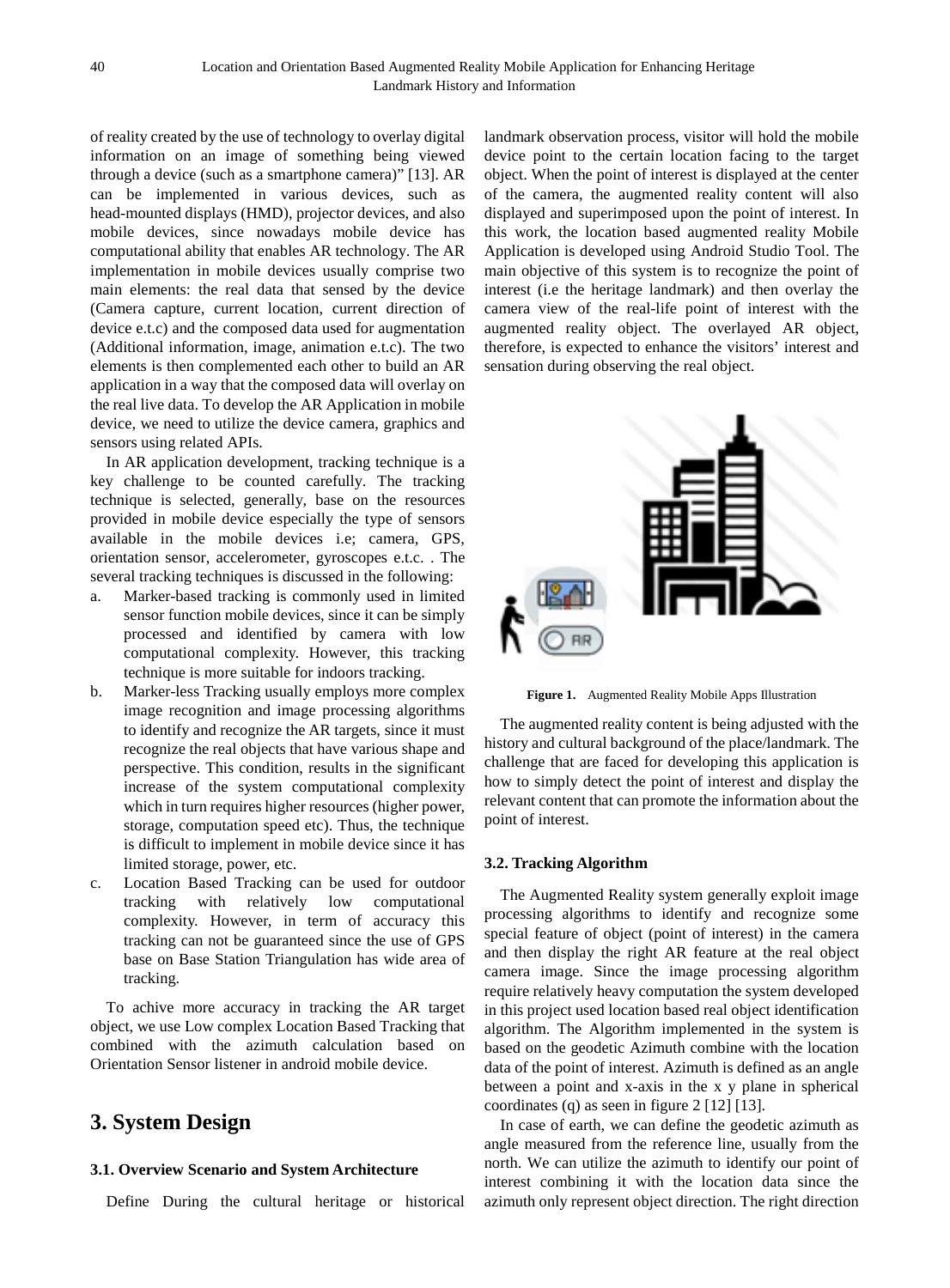and the right location will designate the exact position of our point of interest and the right AR object can be generated and displayed in the real position through camera view.



**Figure 2.** The Geometric Picture of Azimuth Definition



**Figure 3.** The location (coordinate) and geodetic azimuth of point  $P_2$ 

As per azimuth definition, figure 3 showed the geodetic azimuth and location of point P2 under 3 axes coordinate: e, n (north) and u. The coordinate value of P2 is denote as

$$
e = r\cos(\nu\angle)\sin\alpha = r\sin(z\angle)\sin\alpha
$$
  
\n
$$
n = r\cos(\nu\angle)\cos\alpha = r\sin(z\angle)\cos\alpha
$$
 (1)  
\n
$$
u = r\sin(\nu\angle) = r\cos(z\angle)
$$

The geodetic azimuth of point  $P_2$  denoted as

$$
\alpha = \arctan\left(\frac{e}{n}\right) \tag{2}
$$

Where  $r = P2$  range from zero coordinates; v and z are vertical and zenith angle respectively [15]

Geodetic azimuth in equation (2) doesn't consider the

earth curvature or usually called planar approximation, hence, in the real earth condition for the point of interest location that relatively far from north pole, such as Indonesia and other countries located at equator, this azimuth calculation have high distortion. Therefore, in this work we plan to implement spherical geodetic azimuth algorithm that can be more precisely recognize the point of interest to be overlayed by AR object.

The spherical approximation for calculating azimuth is chosen since it indicate error less than 1% for flattening in the order of  $10^{-3}$  [16]. The spherical geometry is showed in figure 4



**Figure 4.** Spherical Geometry Azimuth

There are some differences between planar and spherical approximation despite their similarity especially in term of trigonometric relationships between angles and sides. The main different can be showed in figure 3 b , i.e. in planar shape, the sides of triangle are in form of line, while in spherical approximation, the sides are a segment of a great circle and moreover instead of angles, a, b , g are expressed in angular units.

To calculate the azimuth (angle A12 ) in spherical model (figure 4), we need to utilize cosine and sine law. For the spherical model sine and cosine law are define as

$$
\text{Sine : } \frac{\sin \alpha}{a} = \frac{\sin \beta}{b} = \frac{\sin \gamma}{c}
$$
\n
$$
\text{Cosine : } a^2 = b^2 + c^2 - 2bc \cos \alpha \tag{3}
$$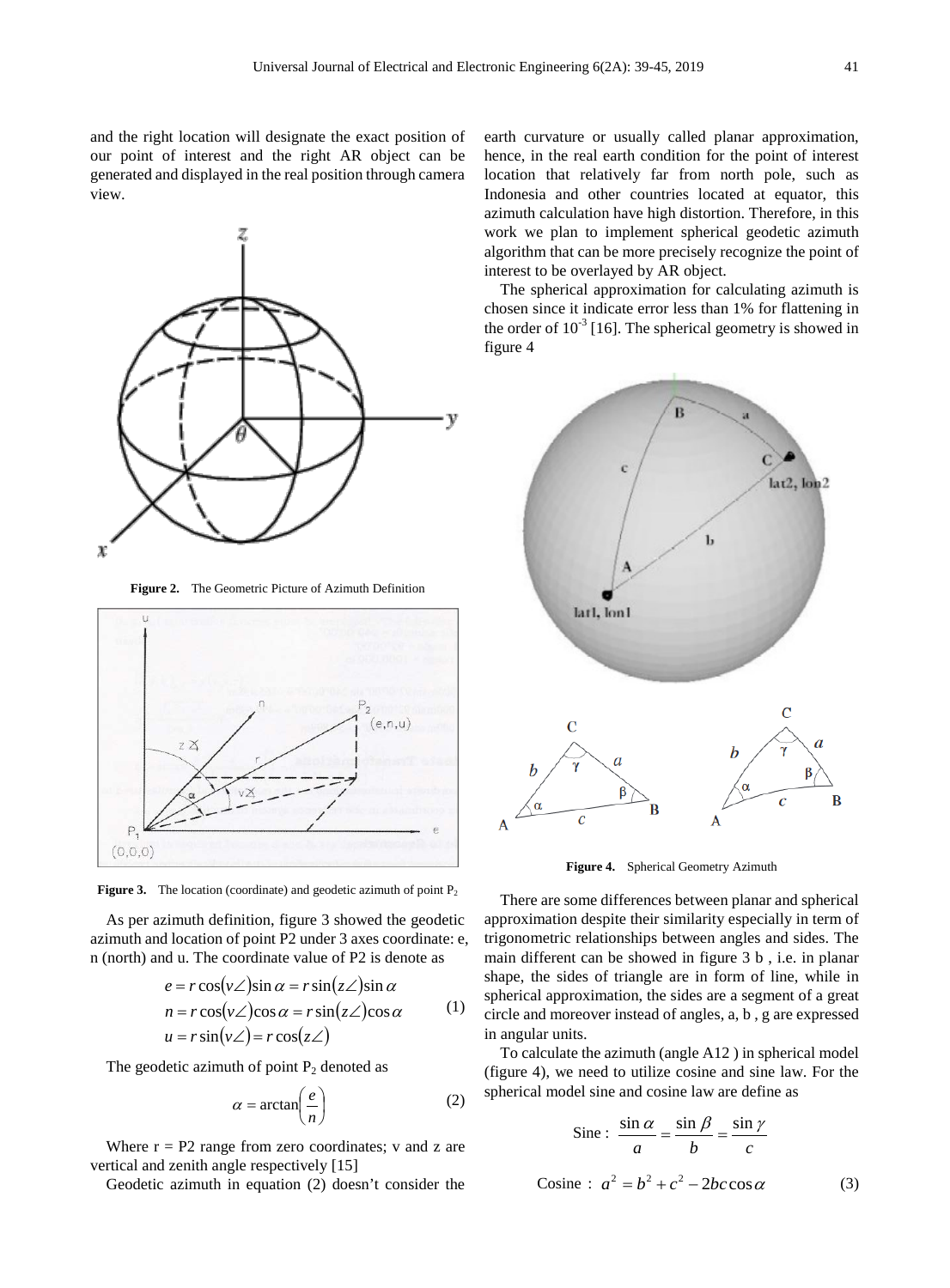

**Figure 5.** The Spherical triangle represent Point P2 and NP (North Pole)

To determine the Azimuth A we need to implement cosine and sine laws:

$$
\cos(90^\circ - \phi_2) =
$$
  
\n
$$
\cos(90^\circ - \phi_1)\cos\psi_{12} + \sin(90^\circ - \phi_1)\sin\psi_{12}\cos A_{12}
$$
  
\n
$$
\Rightarrow \cos A_{12} = \frac{\sin\phi_2 - \sin\phi_1\cos\psi_{12}}{\cos\phi_1\sin\psi_{12}}
$$
\n(4)

$$
\frac{\sin A_{12}}{\sin(90^\circ - \phi_2)} = \frac{\sin \Delta \lambda_{12} \cos \phi_2}{\sin \psi_{12}}
$$
  
\n
$$
\Rightarrow \sin A_{12} = \frac{\sin \Delta \lambda_{12} \cos \phi_2}{\sin \psi_{12}}
$$
  
\n
$$
\Rightarrow A_{12} = \arctan \frac{\sin A_{12}}{\cos A_{12}}
$$
\n(5)

## **4. System Implementation**

The system exploits Location Service and Motion Sensor in Android Mobile Device. The location service will generate the latitude and longitude data of the current location. This data will be used to calculate the theoretical azimuth by using algorithm in section 3.b. , while the motion sensor is used to generate Real Azimuth Data. To recognize and mark the point of interest, we need to compare the theoretical and real azimuth. If both azimuth match each other, the system will invoke the augmented reality event.The augmented reality event then will overlay the AR object/model on the PoI camera view. This AR model can be a landmark Icon, historical image or a historical story to enhance visitor experience during their visit at the landmark site. Figure 6 depict the implementation of the algorithm for the AR system.



**Figure 6.** The implementation of the algorithm for the AR system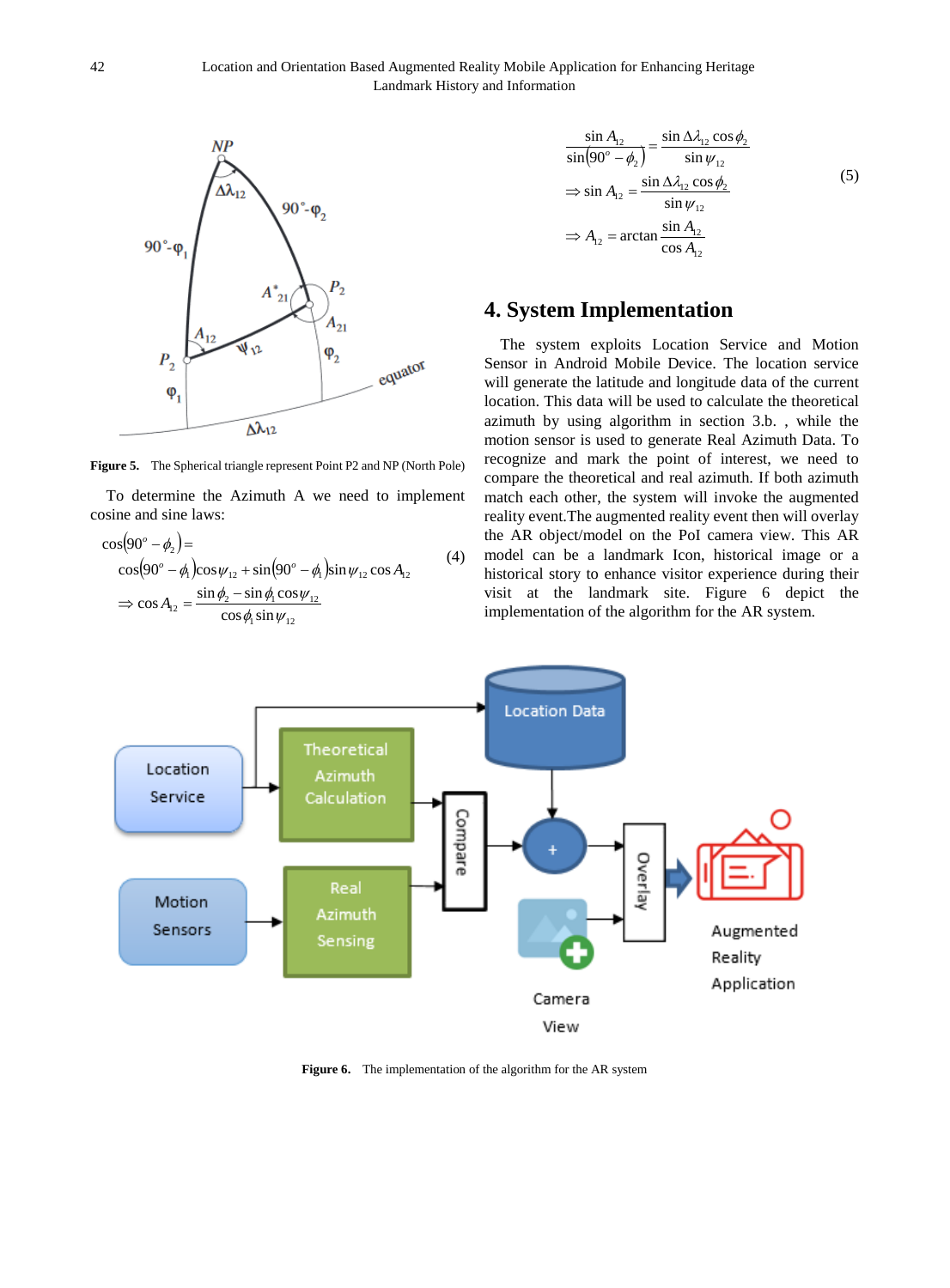

azimuthReal 303.0 latitude -6.9194174 longitude 107.6458267

azimuthReal 164.0 latitude -6.9014989 longitude 107.6185746

**Figure 7.** First Prototype AR Apps Test

The application development method is using prototyping method. The first prototype's output is simply implement geodetical data only without addition process with location data before the overlaying process. This prototye therefore display the augmented reality object when the azimuth of the place is match with the calculated azimuth even if the exact location is different. Afterward, the last prototype implement additional location data of the point of interest before overlaying the augmented reality object to improve the accuracy and the pressision of the application.

## **5. Result**

By utilizing camera phone, the developed application has been tested to ensure whether the tracking algorithm employed android device's location service and motion sensors can display the Augmented Reality Model. In the case of prototype 1 the AR object is displayed not only in the exact location of the point of interest but also at the place with same azimuth data, even it has some long distance from the real Point of Interest Location (Figure 7)

The improved prototype testing result showed that the Augmented reality object show up at exact position of the point of interest, i.e. the "Gedung Sate" the famous landmark of Bandung City West Java Indonesia (figure 8). The Augmented Reality object is the historical information about Gedung Sate, that is, a battle of 7 Indonesian warrior and the allied forces during world war II.

## **6. Conclusions**

The low complexity Augmented Reality mobile application that exploit geodetic information (location and orientation) of the mobile device to enhance the city landmark visitor's experienced is developed. Based on the testing process it is shown that this application can display the historical background information of Bandung Indonesia's landmark Gedung Sate at the right location.

The implication of the application is by enhancing the more location of the point of interests, the tourist visit to Indonesia specifically Bandung can be raised. Moreover it can increase the government income to support the development of Indonesia as a developing country. In the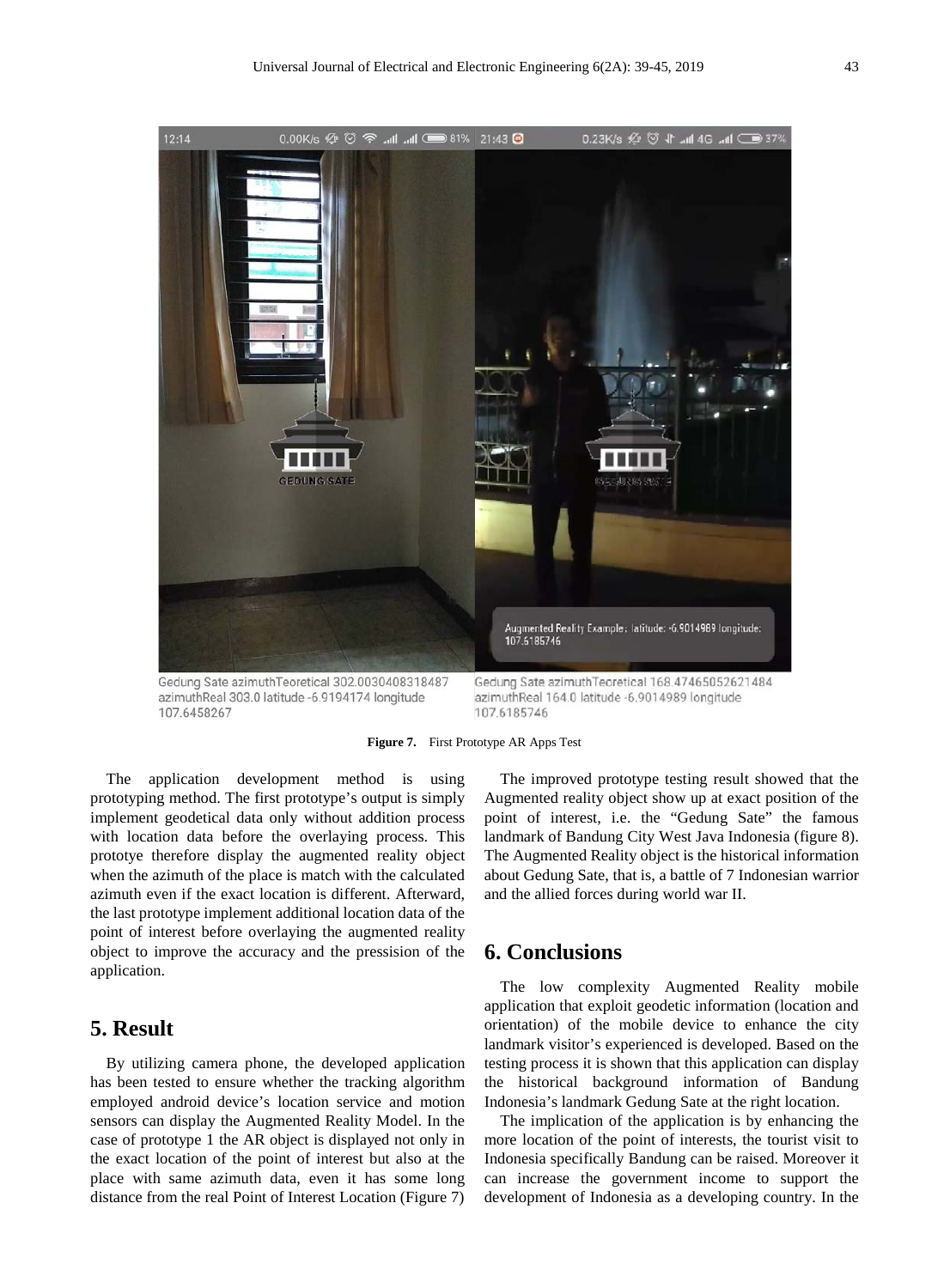education field it can expand the student experience in history and geography class to increase their love to their homeland.

The future works is to increase the application's point of interest and integrate it with the history and geography curricullum in elementary and secondary school in Indonesia. Then, the evaluation in the implementation impact need to be carried out.



#### PERTEMPURAN 3 DESEMBER 1945

3 Desember merupakan peringatan at<br>peristiwa gugurnya tujuh orang pegaw aat iti ul 01.00 WIB. dari 21 o





Gedung Sate azimuthTeoretical 177.67935808364646 azimuthReal 192.0 latitude -6.9014722 longitude 107.6187397





## **REFERENCES**

[1] Chang, Y.-L., Hou, H.-T., Pan, C.-Y., Sung, Y.-T., Chang, K.-E, "Apply an Augmented Reality in a Mobile Guidance to Increase Sense of Place for Heritage Places", Educational Technology & Society, 18 (2), 166–178, 2015

- [2] Areti Damala, et.al, "Adaptive Augmented Reality for Cultural Heritage: ARtSENSE Project", Proceeding of EuroMed 2012, pp. 746-755, Springer Verlag 2012
- [3] Chris D. Kounavis,et.al, "Enhancing the Tourism Experience through Mobile Augmented Reality: Challenges and Prospects", International Journal of Engineering Business Management, 1 January 2012.
- [4] Giovanni Murru, et.al, Practical Augmented Visualization on Handheld Devices for Cultural Heritage", Proceeding of 21st International Conference on Computer Graphicd, Visualization and Computer Vision 2013.
- [5] Suryanto, T., Haseeb, M., & Hartani, N. H. (2018). The Correlates of Developing Green Supply Chain Management Practices: Firms Level Analysis in Malaysia. International Journal of Supply Chain Management, 7(5), 316.
- [6] Gabriel Takacs, "Outdoors Augmented Reality on Mobile Phone using Loxel-Based Visual Feature Organization", Proceedings of the 1st ACM SIGMM International Conference on Multimedia Information Retrieval, MIR 2008, Vancouver, British Columbia, Canada, October 30-31, 2008
- [7] Sharma, G., & Yadav, A. (2018). Fault Tolerance in Real Time Distributed System. Review of Computer Engineering Research, 5(2), 20-24.
- [8] Giuseppe Caggianese, Pietro Neroni, Luigi Gallo, "Natural Interaction and Wearable Augmented Reality for the Enjoyment of the Cultural Heritage in Outdoor Conditions"; International Conference on Augmented and Virtual Reality AVR 2014 pp 267-282, December 2014.
- [9] Eulalia Rodríguez Fino, Jorge Martín-Gutiérreza, M. Dolores Meneses Fernándezb, Enrique Armas Davarac; "Interactive Tourist Guide: Connecting Web 2.0, Augmented Reality and QR Codes"; Procedia Computer Science 25 ( 2013 ) 338 – 344;
- [10] Chris D. Kounavis, Anna E. Kasimati and Efpraxia D. Zamani, "Enhancing the Tourism Experience through Mobile Augmented Reality: Challenges and Prospects", International Journal of Engineering Business Management, July 2012
- [11] Han Jong-Gil, et.al., "Cultural Heritage Sites Visualization System based on Outdoor Augmented Reality", AASRI Procedia, Volume 4, 2013, Pages 64-71
- [12] Ali, A., & Haseeb, M. (2019). Radio frequency identification (RFID) technology as a strategic tool towards higher performance of supply chain operations in textile and apparel industry of Malaysia. Uncertain Supply Chain Management, 7(2), 215-226.
- [13] El-Shorbagy, M., & Mousa, A. (2017). Chaotic particle swarm optimization for imprecise combined economic and emission dispatch problem. Review of Information Engineering and Applications, 4(1), 20-35.
- [14] Wang, X., Wang, Y., Ge, J., Wu, P., & Huang, T. (2018). Applying Building Information Modelling Plus-the Practice of Shanghai Shipping Service Complex. Review of Industrial Engineering Letters, 4(2), 21-35.
- [15] Hugo Filipe Coelho Duarte Teixeira, Interactive Augmented